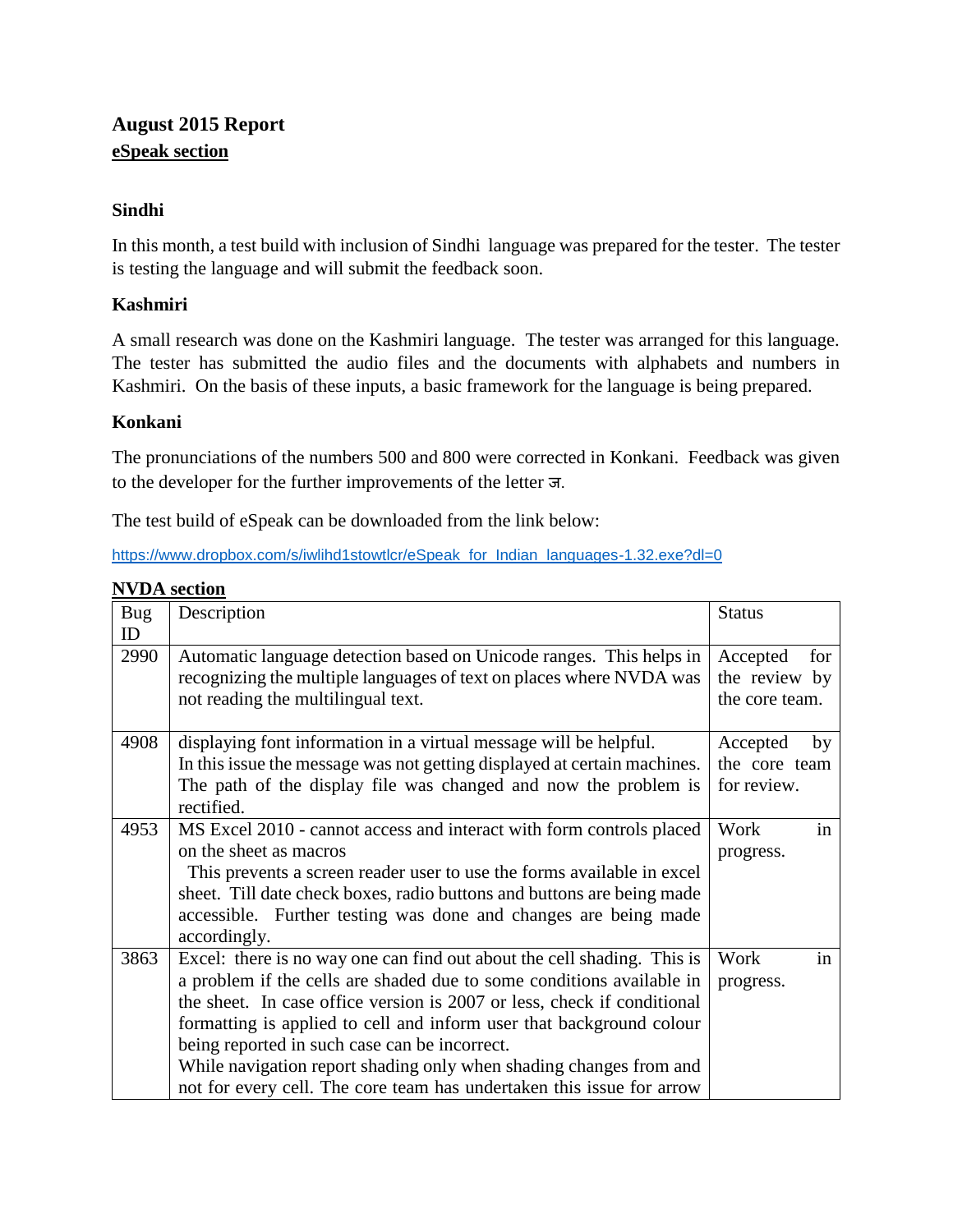|      | navigation. NVDA+F command that reports formatting information<br>works well but shading information during navigation with arrows is<br>not announced correctly.                                                                                                                                                                                                                                                                      |                                            |
|------|----------------------------------------------------------------------------------------------------------------------------------------------------------------------------------------------------------------------------------------------------------------------------------------------------------------------------------------------------------------------------------------------------------------------------------------|--------------------------------------------|
| 4414 | MS Excel 2010: Caret not tracked when rename worksheet field is<br>initially focused due to this problem one is not able to use the rename<br>feature of Excel. nothing is announced during and after the rename<br>process. Added sheet renaming functionality to element list dialog box.<br>Whike on sheet radio button, if F2 is pressed then the selected sheet<br>name label becomes editable and sheet can be renamed from here | Accepted<br>for<br>further review.         |
| 5051 | reading input messages in excel. there are input messages such as<br>validation motes that are present on cells but there was no information<br>given to a NVDA user. Now such info is being made avialble with<br>NVDA.                                                                                                                                                                                                               | for<br>Accepted<br>review by core<br>team. |
| 3563 | reporting multiple selection in Excel. when extended mode selection<br>is put on with F8 no info was given about the selection. The work is<br>oing on to inform a user about this extended selection mode.                                                                                                                                                                                                                            | in<br>Work<br>progress.                    |
| 5087 | Ref bug#4953: Excel: on opening a sheet NVDA does not inform<br>about the presence of the embedded objects and form controls on it.<br>On opening a workbook in Excel that has form controls and charts,<br>there was no indication given that there are such elements on it. These<br>elements are not accessible and it is necessary to give this info to a<br>NVDA user.                                                            | in<br>Work<br>progress                     |
| 2233 | Support for visual studio breakpoints, etc. the software development<br>tool has some inaccessibility issues. The work is going on to make it<br>accessible wherever there are issues with it.                                                                                                                                                                                                                                         | Work<br>in<br>progress.                    |

#### **Training section**

8th – 9th august

A training in Marathi language was conducted at XRCVC, Thane, Mumbai. 10 participants attended the training. Mr. Harshad Jadhav was the main trainer for this 2 day training for Teachers and working blind program.

#### 17th – 31st August

A training was conducted in Hindi at Loui Braille Drishtihan Sansthan, Jaipur. 16 participants attended this training. Ms. Mritunjaykumar was the main trainer. It was a 15 day Training program for school going children.

#### 22nd – 23rd August

A training program was conducted in Marathi at Atmadeepam Society, Nagpur Marathi. 22 participants attended the training. Mr. Harshad Jadhav was the main trainer. It was a 2 day training for Teachers and working blind.